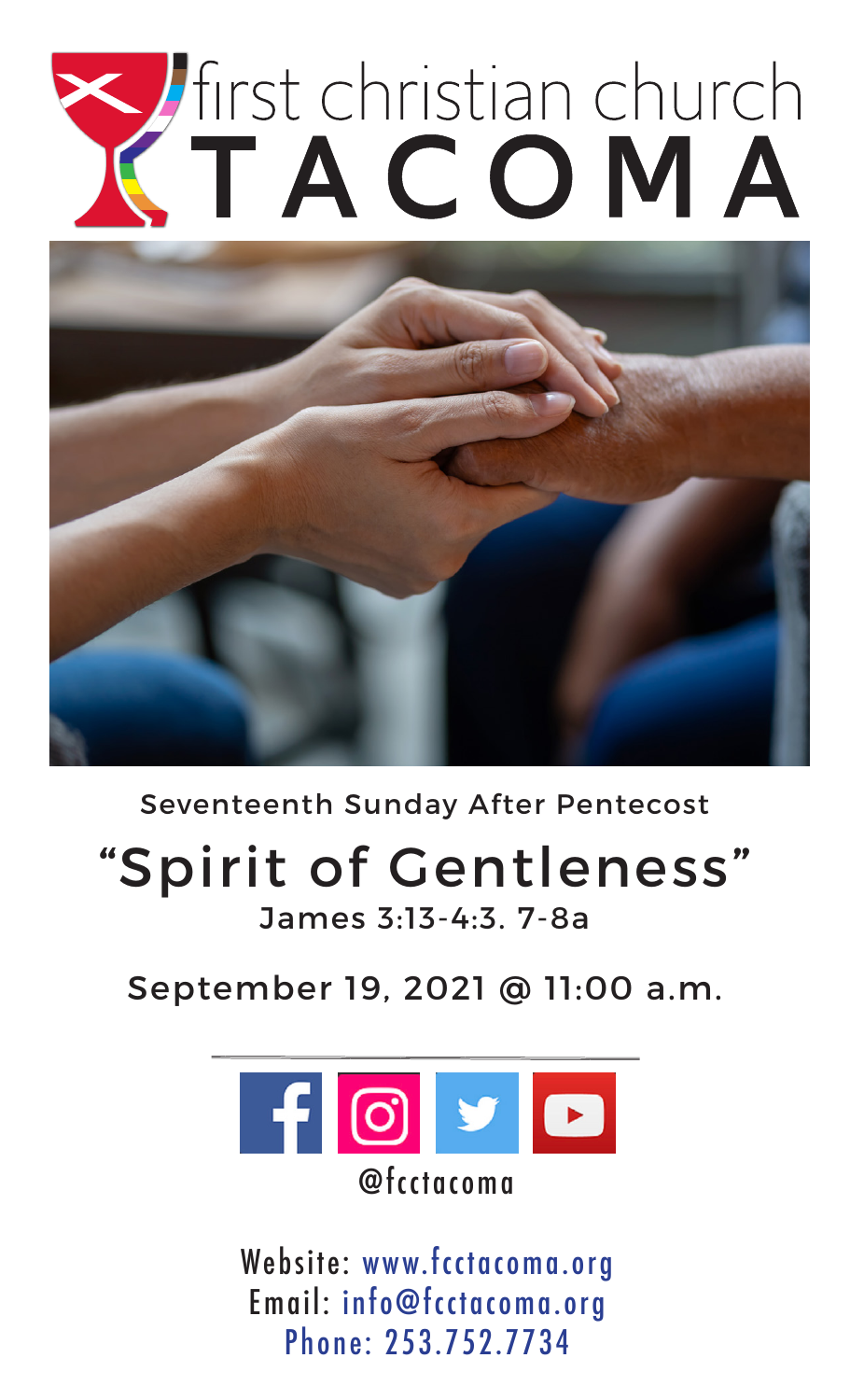## *\*Please stand if you are able*

# **Gathering Music**

# **Welcome** Rev. Doug Collins

# **Prelude** FCC Trio

Woke Up This Morning

# **Call to Worship Pat Riley**

*The Spirit of God is wise Full of peace and poised for truth. We enter this place, ready for God's Word to fill us. We enter this place, ready for the next right steps Of justice, of peace, of love incarnate. God meets us here. Praise the God who resides with us always. Let us worship!*

# **\*Opening Hymn** CH 90

Come, Christians, Join to Sing

# **A Time for Prayer** Pastor Doug

After a pastoral prayer is offered, worshippers are invited to light a candle at a nearby station as we continue our time of prayer.

The Lone Wild Bird Insert The lone, wild bird in lofty flight. Is still with Thee nor leaves Thy sight.

And I am Thine! I rest in Thee. Great Spirit come, and rest in me.

The ends of earth are in Thy hand. The seas dark deep and far off land.

And I am Thine! I rest in Thee. Great Spirit come, and rest in me.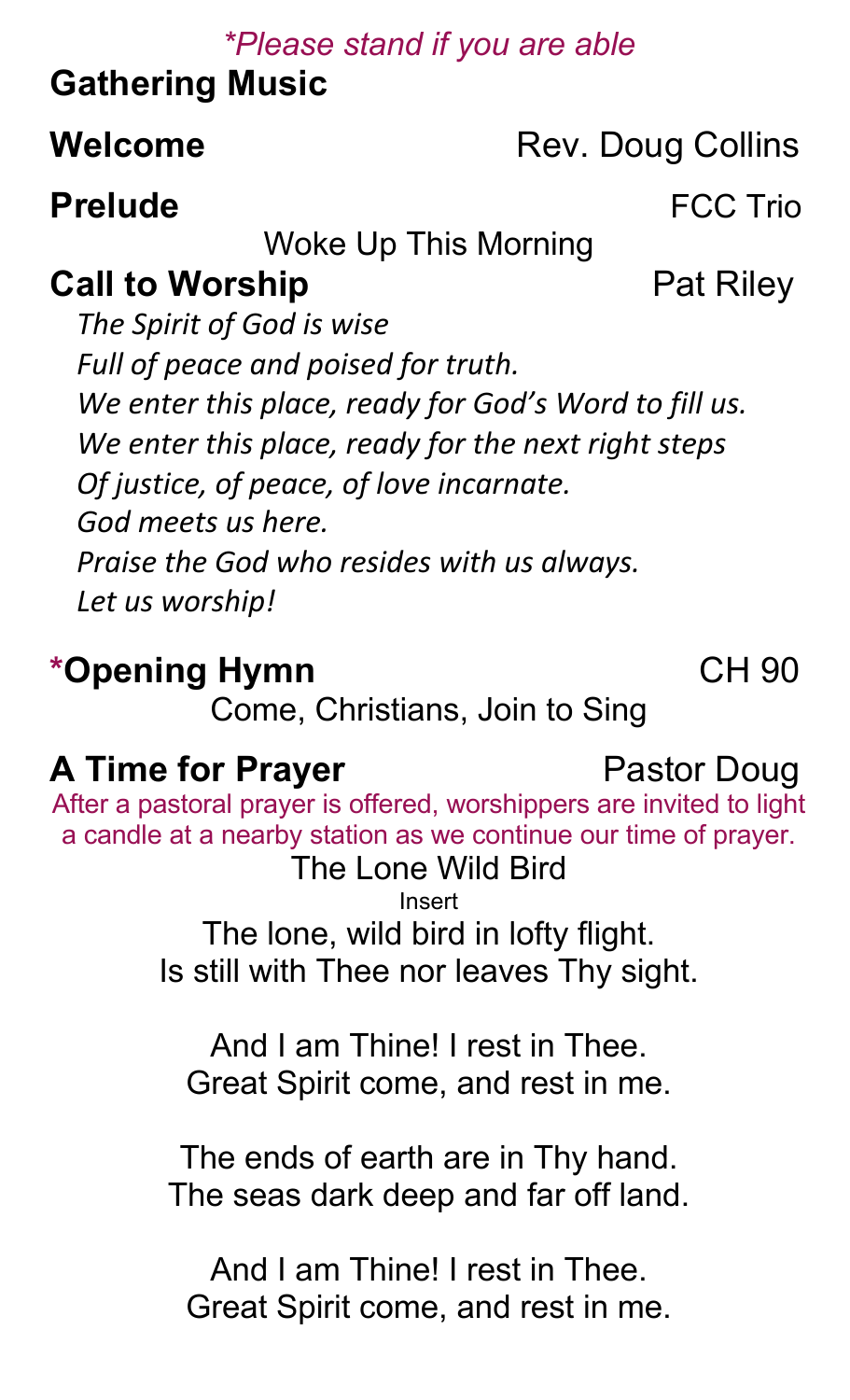# **Community Prayer Eternal Spirit, Earth-maker, Pain-bearer**

From the New Zealand Prayer Book Find this week's responsive prayer insert in your pew.

# **Scripture Reading**  Pat Riley

# **James 3:13-4:3. 7-8a**

Who is wise and understanding among you? Show by your good life that your works are done with gentleness born of wisdom. **<sup>14</sup>** But if you have bitter envy and selfish ambition in your hearts, do not be boastful and false to the truth. **<sup>15</sup>** Such wisdom does not come down from above, but is earthly, unspiritual, devilish. **<sup>16</sup>** For where there is envy and selfish ambition, there will also be disorder and wickedness of every kind. **<sup>17</sup>** But the wisdom from above is first pure, then peaceable, gentle, willing to yield, full of mercy and good fruits, without a trace of partiality or hypocrisy. **<sup>18</sup>** And a harvest of righteousness is sown in peace for those who make peace.

Those conflicts and disputes among you, where do they come from? Do they not come from your cravings that are at war within you? **<sup>2</sup>** You want something and do not have it; so you commit murder. And you covet something and cannot obtain it; so you engage in disputes and conflicts. You do not have, because you do not ask. **<sup>3</sup>**You ask and do not receive, because you ask wrongly, in order to spend what you get on your pleasures.

**<sup>7</sup>** Submit yourselves therefore to God. Resist the devil, and he will flee from you. **<sup>8</sup>** Draw near to God, and he will draw near to you. Cleanse your hands, you sinners, and purify your hearts, you doubleminded.